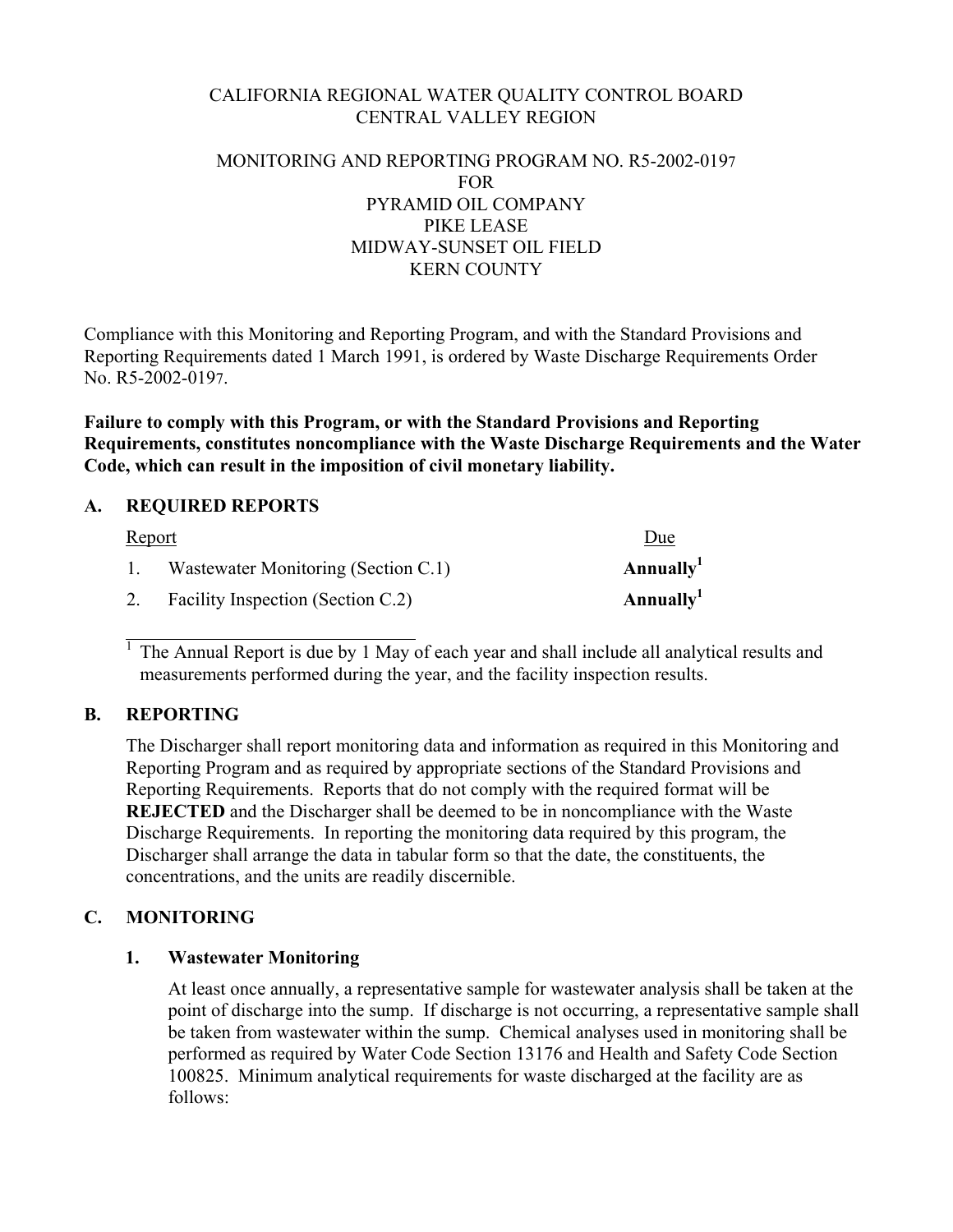### MONITORING AND REPORTING PROGRAM NO. R5-2002-0197 PYRAMID OIL COMPANY PIKE LEASE, MIDWAY-SUNSET OIL FIELD KERN COUNTY

| Parameter/Constituent                                   | Analytical Method <sup>1</sup> | <b>Reporting Units</b> |
|---------------------------------------------------------|--------------------------------|------------------------|
| <b>Total Annual Flow</b>                                | estimate                       | bbl or gal             |
| Electrical Conductivity, EC $\omega$ 25 <sup>o</sup> C  | EPA 120.1                      | $\mu$ mhos/cm          |
| Total Dissolved Solids, TDS                             | <b>SM 2540C</b>                | mg/L                   |
| Chloride                                                | EPA 300.0                      | mg/L                   |
| <b>Boron</b>                                            | EPA 200.7                      | mg/L                   |
| Benzene, Toluene, Ethylbenzene, and<br>Xylene compounds | <b>EPA 8260</b>                | $\mu$ g/L              |

<sup>1</sup> Other approved analytical methods may be proposed if they provide equal or greater accuracy or precision.

### **2. Freeboard Inspection**

 $\overline{a}$ 

The freeboard shall be monitored on the sump to the nearest tenth of a foot. A permanent marker shall be placed in the sump with calibration including the water level at maximum capacity and available freeboard (minimum of two feet). Freeboard observations/measurements shall be conducted and recorded twice monthly. Freeboard monitoring reports shall be submitted with the annual reports.

### **3. Facility Inspection**

The Discharger shall inspect all surface impoundment and drainage facilities for damage annually and following any major storm event and report any damage within 24 hours. Necessary repairs shall be implemented as soon as practicable and the Discharger shall report any subsequent repairs within 30 days of completion. The results of inspections shall be summarized in the annual report.

Ordered by:

THOMAS R. PINKOS, Acting Executive Officer

18 October 2002

(Date)

KWE:kwe/rac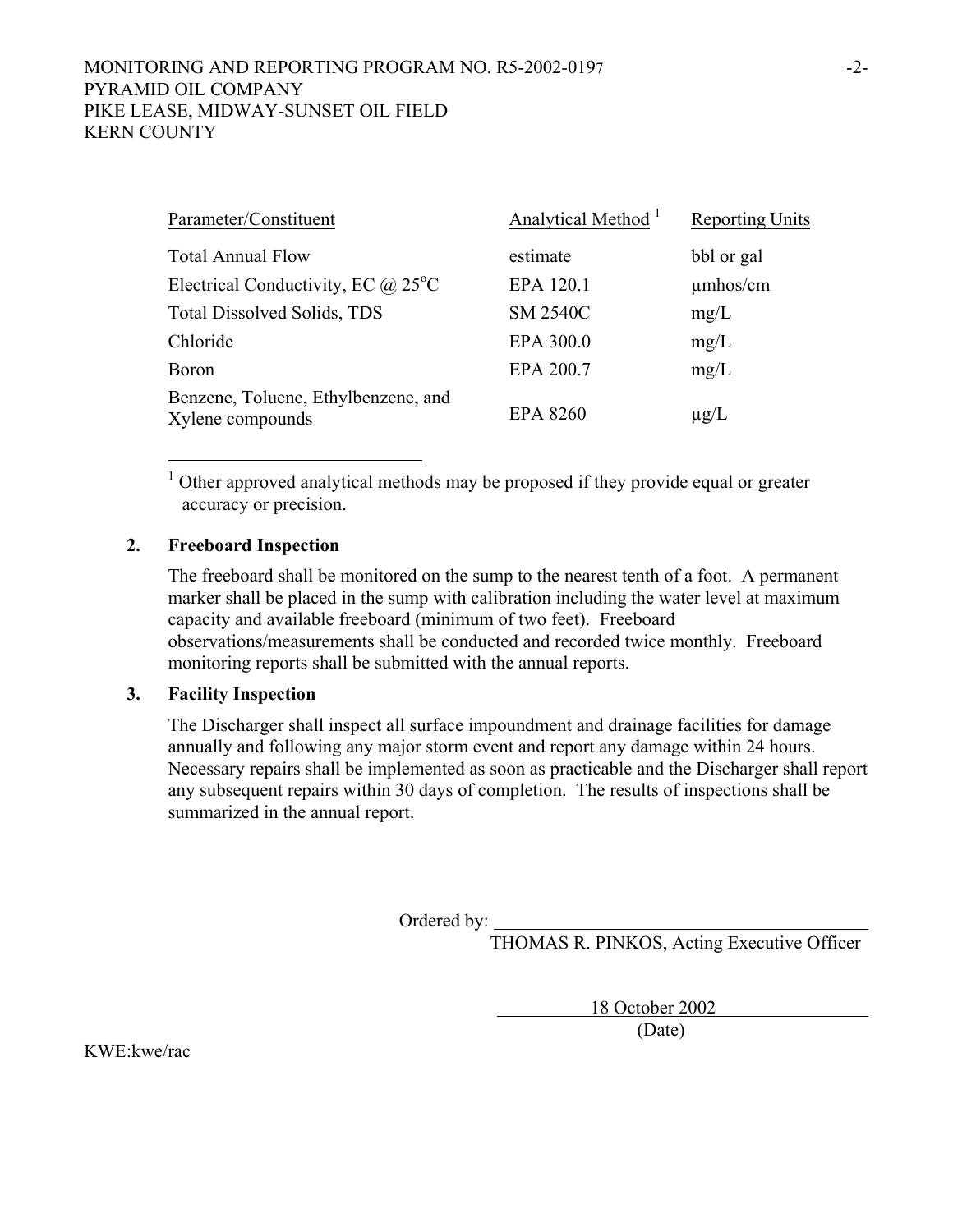## CALIFORNIA REGIONAL WATER QUALITY CONTROL BOARD CENTRAL VALLEY REGION

### ORDER NO. R5-2002-0197

### WASTE DISCHARGE REQUIREMENTS FOR PYRAMID OIL COMPANY PIKE LEASE MIDWAY-SUNSET OILFIELD KERN COUNTY

The California Regional Water Quality Control Board, Central Valley Region, (hereafter Regional Board) finds that:

- 1. Pyramid Oil Company (hereafter Discharger), is a California corporation that owns and operates crude oil production wells at the Pike Lease in the Midway Valley Area of Midway-Sunset Oil Field.
- 2. The Discharger operates one (30' x 80') unlined surface impoundment, generally known in the industry as a sump, at the Pike Lease. Approximately 77 barrels/day (3,234 gpd) of produced wastewater is discharged to the sump for disposal by solar evaporation and percolation.
- 3. The wastewater disposal operation is currently regulated by Waste Discharge Requirements (WDRs), Resolution No. 59-050. The WDRs are being updated because they are no longer adequate or consistent with current State regulations and Regional Board policies and guidelines.
- 4. This Order implements the *Water Quality Control Plan for the Tulare Lake Basin, Second Edition*  (hereafter Basin Plan), which designates beneficial uses, establishes water quality objectives, and contains implementation plans and policies for all waters of the Basin.

# **LOCATION AND DESCRIPTION**

- 5. The Discharger's facility is approximately three miles southeast of the City of Taft, in the SW ¼ of Section 28, T32S, R24E, MDB&M (Assessor Parcel No. 220-080-28-7), as shown on Attachments A and B that are attached to and made part of this Order. The discharge occurs in the Midway-Sunset Oil Field, which is on the west side of the Tulare Lake Basin. A major portion of the Midway Sunset Oil Field lies within Midway Valley, extending from near Derby Acres at the north to approximately seven miles southeast of the City of Taft at the south as shown on Attachment A.
- 6. The Midway Valley is a southeast plunging structural trough formed by tectonic compressional forces associated with movement along the San Andreas Fault. The trough contains over 10,000 feet of sedimentary deposits ranging in age from the Jurassic to Recent. The most recent sediments deposited in the valley trough are the 1,000+ foot thick Pleistocene Tulare Formation and the Quaternary Alluvium, which ranges up to 800 feet thick in the center of the valley.
- 7. The Tulare Formation, which lies stratigraphically below the Alluvium, consists of coarse-grained beds of poorly sorted sands and gravel, and beds of clay, silt, and fine sand. It is an oil bearing and oil producing formation in areas of the Midway Sunset Oil Field.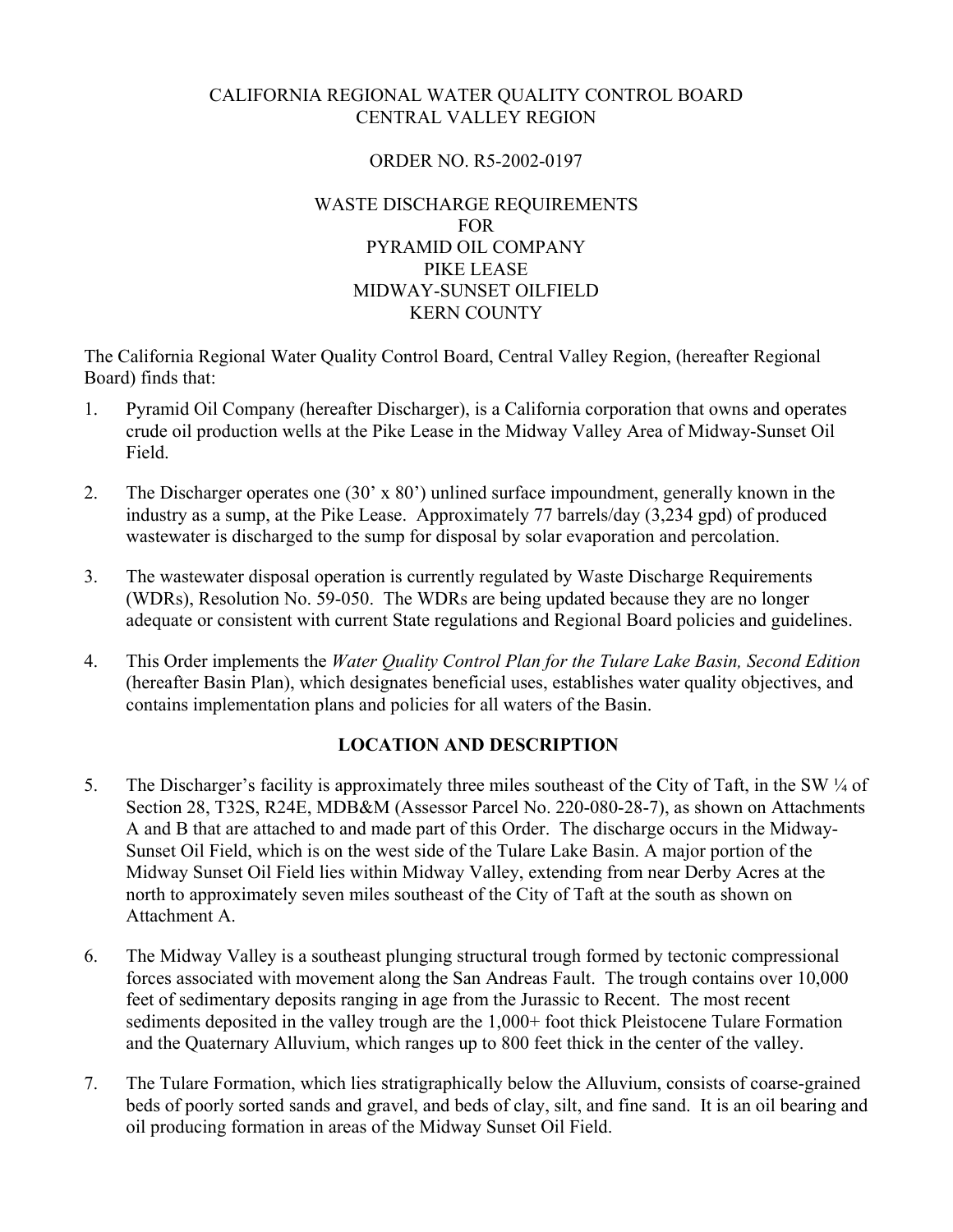- 8. No known active faults occur on or near the facility. The nearest known active faults are the Buena Vista Fault and the San Andreas Fault, which are approximately five miles northeast and nine miles southwest of the facility, respectively.
- 9. Land within the immediate area is used for oil exploration and production.
- 10. The discharge occurs in the Taft Hydrologic Area (No. 557.20), as depicted on interagency hydrologic maps prepared by the Department of Water Resources in August 1986.
- 11. The climate in Midway Valley is semi-arid, with hot, dry summers and cool winters. Available weather data from a monitoring station in Taft indicates the average annual precipitation is 5.6 inches and the average annual Class A pan evaporation is 95.7 inches.
- 12. The 100-year and 1000-year, 24-hour precipitation events calculated by DWR are 2.03 and 2.63 inches, respectively.
- 13. Small, unnamed drainage courses traverse the area in the vicinity of the facility. Some surface flow can be observed in the drainage courses following infrequent storm events during the months of November through April.
- 14. Flood Insurance Rate Map, Community Parcel Number 060075 1450 B, dated 29 September 1986, indicates that the facility is not within a 100-year flood plain.

## **GROUNDWATER INFORMATION**

- 15. A detailed hydrogeologic study has been conducted for the Midway Valley Area. Technical information was developed during the study that characterizes hydrogeological conditions in the area of the Discharger's facility. Conclusions from the study indicate that the underlying poor quality groundwater has no demonstrated beneficial uses and is geologically isolated from usable groundwater in the San Joaquin Valley to the east. There are no groundwater wells within 3 miles of the facility.
- 16. The following is a summary of the groundwater conditions in the area: 1) perched groundwater of limited areal extent occurs in the Alluvium beneath Sandy Creek, approximately one mile northeast of the facility; 2) the groundwater occurs at a depth of 120-150 ft.; 3) it is of poor quality with Total Dissolved Solids ranging from 3,170 to 5,420 mg/L; 4) it exceeds the secondary drinking water standard for nitrate; 5) it has a boron concentration greater than 1 mg/L; 6) it has no demonstrated beneficial uses; 7) it is geologically isolated from usable groundwater in the south San Joaquin Valley; 8) it is not currently used, or likely to be used in the foreseeable future, and without extensive treatment, is not suitable for municipal or domestic supply.
- 17. Pursuant to 40 Code of Federal Regulations (CFR), Section 146.4, the Tulare Formation in the Midway-Sunset Oil Field has been exempted by the U.S. EPA for the purpose of underground injection of non-hazardous fluids associated with the production of hydrocarbons. Permitting of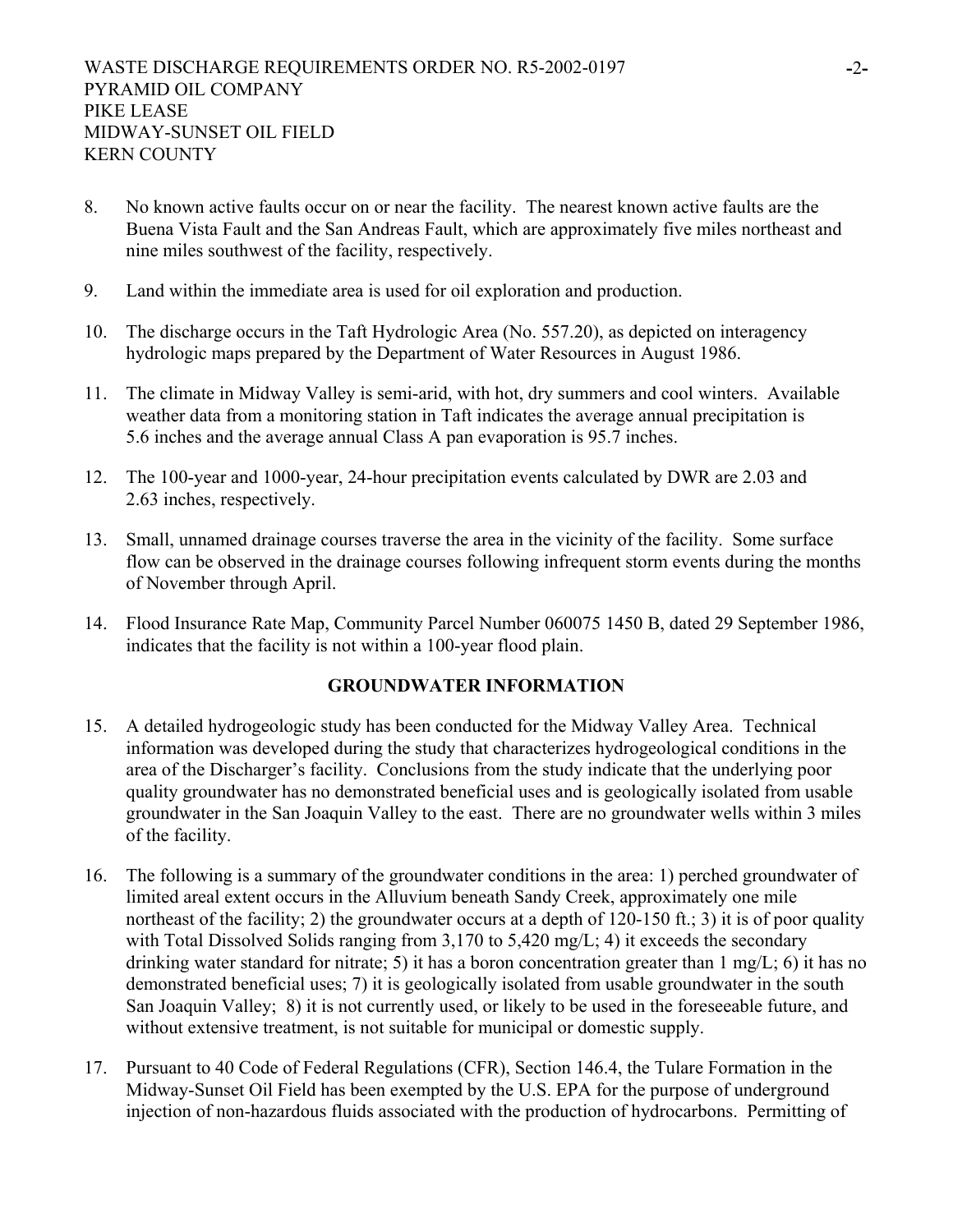Class II injection wells used for the subsurface injection of produced oilfield wastewater is conducted by the California State Division of Oil, Gas & Geothermal Resources.

- 18. Beneath the facility, the Alluvium consists of poorly sorted unconsolidated silts and clays with lenticular sand and gravel deposits chiefly derived from coalescing alluvial fans. It is approximately 375 feet thick and contains no groundwater.
- 19. The Basin Plan generally describes beneficial uses for groundwater for this area of the Tulare Lake Basin as municipal and domestic, agricultural, and industrial service. It is also recognized in the Basin Plan that there are certain areas such as the Midway Valley area of the Midway-Sunset Oil Field where these beneficial uses may not exist.
- 20. The West Kern Water District supplies domestic and industrial water to a 250 square mile area in western Kern County, including the entire Midway Valley area, from groundwater wells in the Tupman area. Other sources of water supply include State Water project deliveries and agreements with various Kern County water agencies.

## **WASTEWATER CHARACTERISTICS**

21. Connate formation water (wastewater) is co-produced in association with oil, primarily from hydrocarbon bearing marine formations in the Midway Sunset Oil Field by the various oilfield operators. The wastewater at the Discharger's facility is a sodium-chloride type having a high inorganic salt content. Analytical results show that the wastewater has the following average characteristics:

| Constituent                         | <b>Average Concentration</b> |  |
|-------------------------------------|------------------------------|--|
| Total Dissolved Solids (TDS) (mg/L) | 32,350                       |  |
| Chloride $(mg/L)$                   | 19.140                       |  |
| Boron $(mg/L)$                      | 53                           |  |

- 22. Implementation policies in the Basin Plan regarding the disposal of oilfield wastewater indicate that the maximum salinity limits for wastewater in unlined sumps overlying groundwater with existing and future probable beneficial uses are 1,000 µmhos/cm electrical conductivity (EC), 200 mg/L chloride, and 1 mg/L boron. Discharges to unlined sumps may be permitted if the Discharger successfully demonstrates to the Regional Board in a public hearing that exceeding the maximum salinity limits will not substantially affect water quality nor cause a violation of water quality objectives.
- 23. The Basin Plan policy noted in Finding No. 22 was adopted to allow the Regional Board the flexibility to consider the beneficial reuse of some wastewater having salinities slightly above the maximum numerical limitations. The reuses included agricultural supply, stock watering and wildlife habitat enhancement. Based on the water quality at this facility, the Discharger does not propose to reuse the wastewater.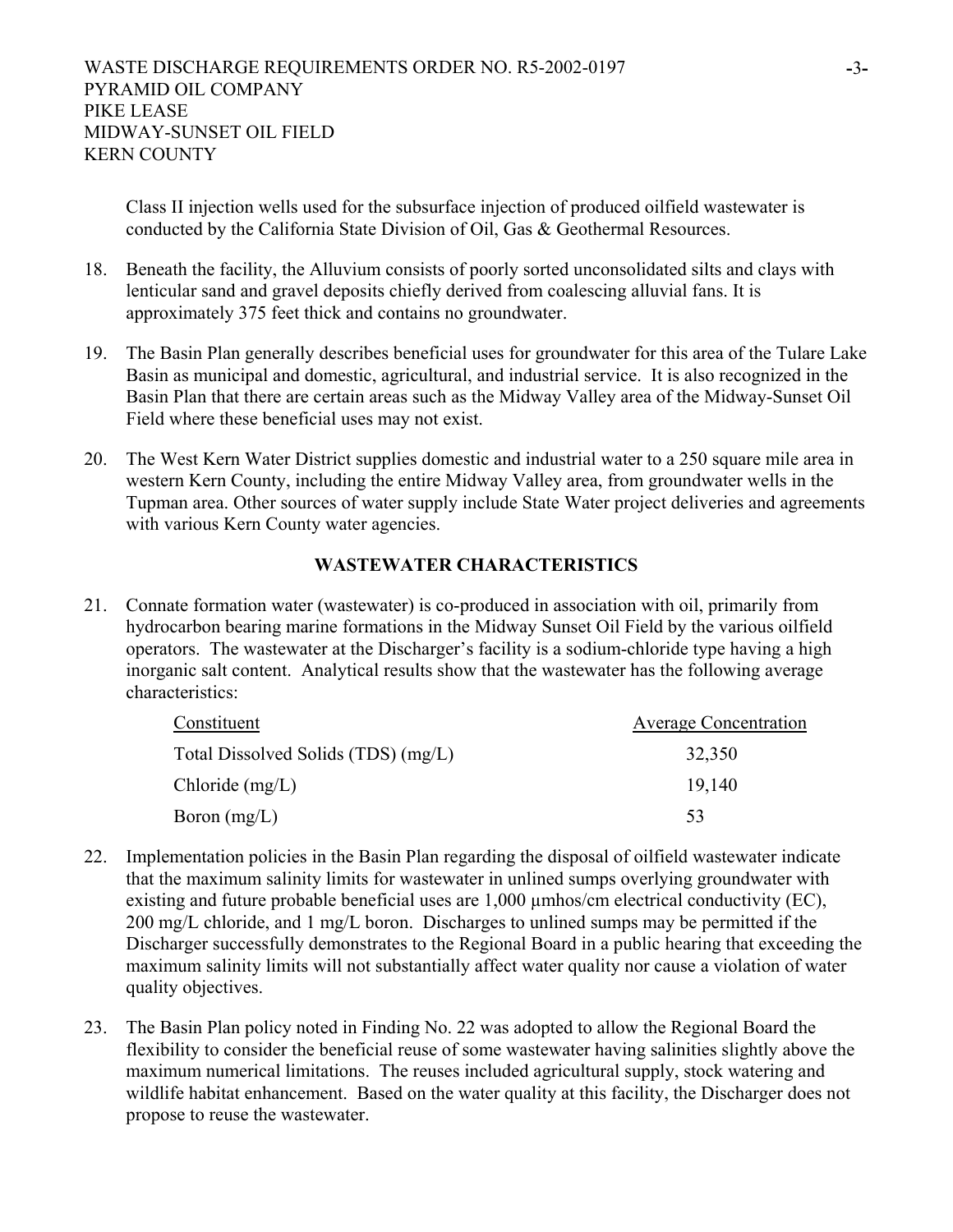- 24. The "Sources of Drinking Water" policy, which was added to the Basin Plan in 1988, provides that all groundwater in the Tulare Lake Basin is considered to be suitable or potentially suitable for municipal or domestic water supply, and should be so designated by the Regional Board with certain exceptions. One of those exceptions is for groundwater that exceeds 3,000 mg/L in TDS (5,000 µmhos/cm EC), and is not reasonably expected to supply a public water system. A second exception is as stated in Finding 17, where pursuant to 40 Code of Federal Regulations (CFR), Section 146.4, the Tulare Formation has been exempted by the U.S. EPA for the purpose of underground injection of non-hazardous fluids associated with the production of hydrocarbons.
- 25. The West Kern Water District supplies domestic and industrial water as stated in Finding No. 20. There are no other known alternative water supplies.
- 26. Based on Finding Nos. 15-20, there is no groundwater in the region that can reasonably be expected to be used for domestic/municipal, agricultural, or industrial supply.
- 27. Generally, designated waste is non-hazardous waste that contains pollutants that, under ambient environmental conditions at a waste management unit, could be released in concentrations exceeding applicable water quality objectives or that could reasonably be expected to affect beneficial uses of the waters of the state as contained in the appropriate state water quality control plan. The discharge of designated waste to land is subject to the requirements of Title 27, California Code of Regulations (CCR), Section 20090(b) (hereafter Title 27).
- 28. The Discharger is exempt from the requirements of Title 27. The exemption is based upon the following:
	- a) The Regional Board is issuing waste discharge requirements;
	- b) The wastewater discharge, as permitted in the Order, is in compliance with the applicable water quality control plan; and,
	- c) The wastewater does not need to be managed according to Chapter 11, Division 4.5 of Title 22 as a hazardous waste.

### **OTHER LEGAL REFERENCES**

- 29. The action to adopt waste discharge requirements for existing facilities is exempt from the provisions of the California Environmental Quality Act (CEQA), in accordance with Title 14, California Code of Regulations, Section 15301.
- 30. This Order requires the Discharger to submit technical reports as authorized under CWC Section  $13267$  (b)(1), which states in part:

"In conducting an investigation specified in subdivision (a), the Regional Board may require that any person who has discharged, discharges, or is suspected of having discharged or discharging, or who proposes to discharge waste within its region, or any citizen or domiciliary, or political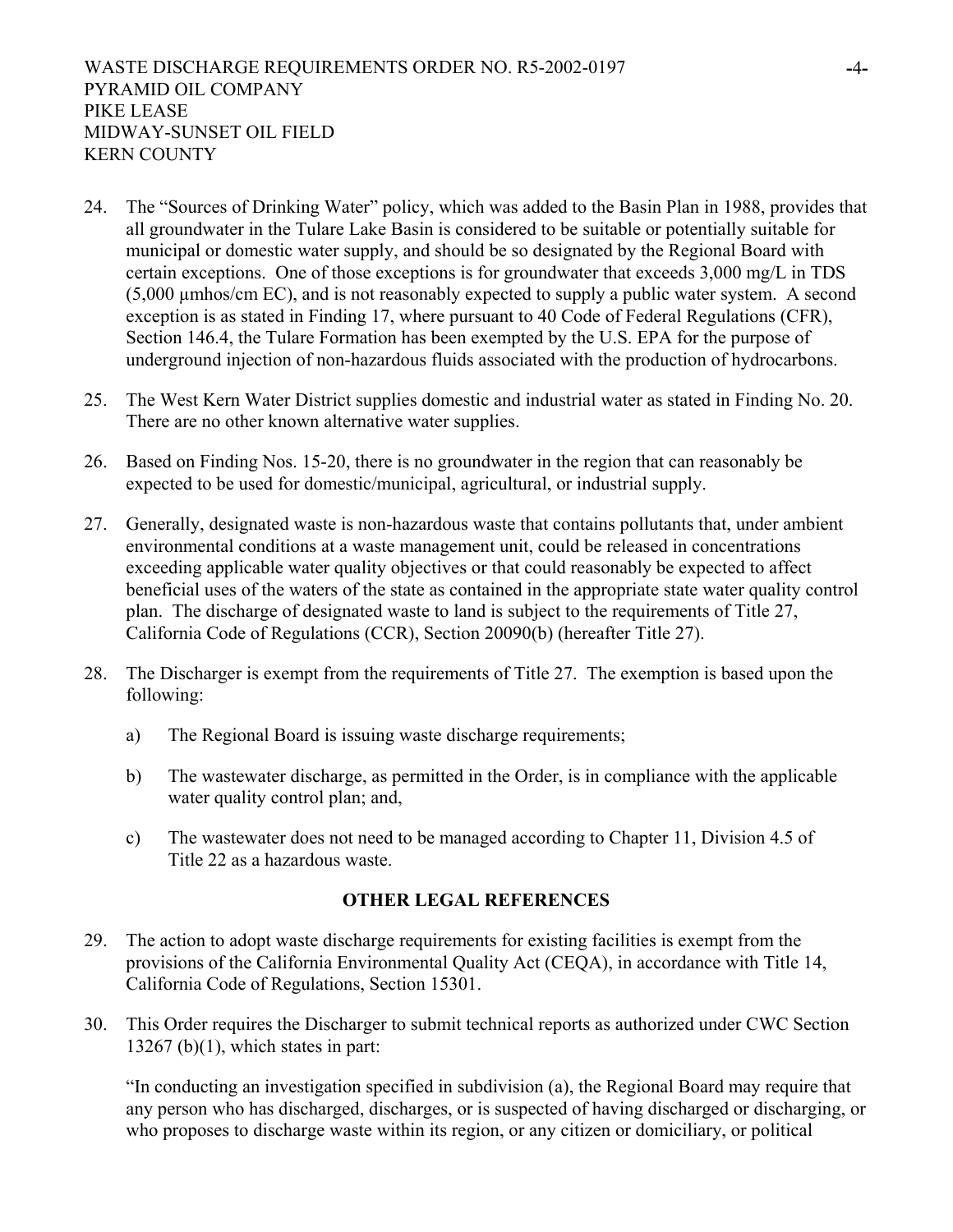agency or entity of this state who has discharged, discharges, or is suspected of having discharged or discharging, or who proposes to discharge waste outside of its region that could affect the quality of water within its region, shall furnish, under penalty of perjury , technical or monitoring program reports which the Regional Board requires. The burden, including costs, of these reports shall bear a reasonable relationship to the need for the report and the benefits to be obtained from the reports. In requiring those reports, the Regional Board shall provide the person with a written explanation with regard to the need for the reports, and shall identify the evidence that supports requiring that person to provide the reports."

- 31. The technical reports required by this Order and attached "Monitoring and Reporting Program No. R5-2002-0197 are necessary to assure compliance with these Waste Discharge Requirements. The Discharger operates the facility that discharges the waste subject to this Order.
- 32. The Discharger is not required to obtain coverage under a National Pollutant Discharge Elimination System (NPDES) general industrial stormwater permit provided they have not experienced a reportable spill since 19 November 1987. It is the Discharger's responsibility to comply with USEPA federal stormwater regulations (40 CFR Parts 122,123, and 124) should it not qualify for exemption.
- 33. The Regional Board has notified the Discharger, interested agencies, and persons of its intent to prescribe waste discharge requirements for this discharge and has provided them with an opportunity for a public hearing and an opportunity to submit their written views and recommendations.
- 34. The Regional Board, in a public meeting, heard and considered all comments pertaining to this facility and discharge.
- 35. Any person affected by this action of the Regional Board may petition the State Water Resources Control Board to review the action in accordance with Sections 2050 through 2068, Title 23, California Code of Regulations. The petition must be received by the State Water Resources Control Board, Office of Chief Counsel, within 30 days of the date of issuance of this Order. Copies of the laws and regulations applicable to the filing of a petition are available on the Internet at http://www.swrcb.ca.gov/water\_laws/index.html and will be provided on request.

IT IS HEREBY ORDERED that Resolution No. 59-050 be rescinded, and that pursuant to §13263 and §13267 of the Water Code, Petro Resources, Inc., its agents, successors, and assigns, in order to meet the provisions contained in Division 7 of the California Water Code and plans, policies, and regulations adopted thereunder, shall comply with the following:

### **A. Discharge Prohibitions**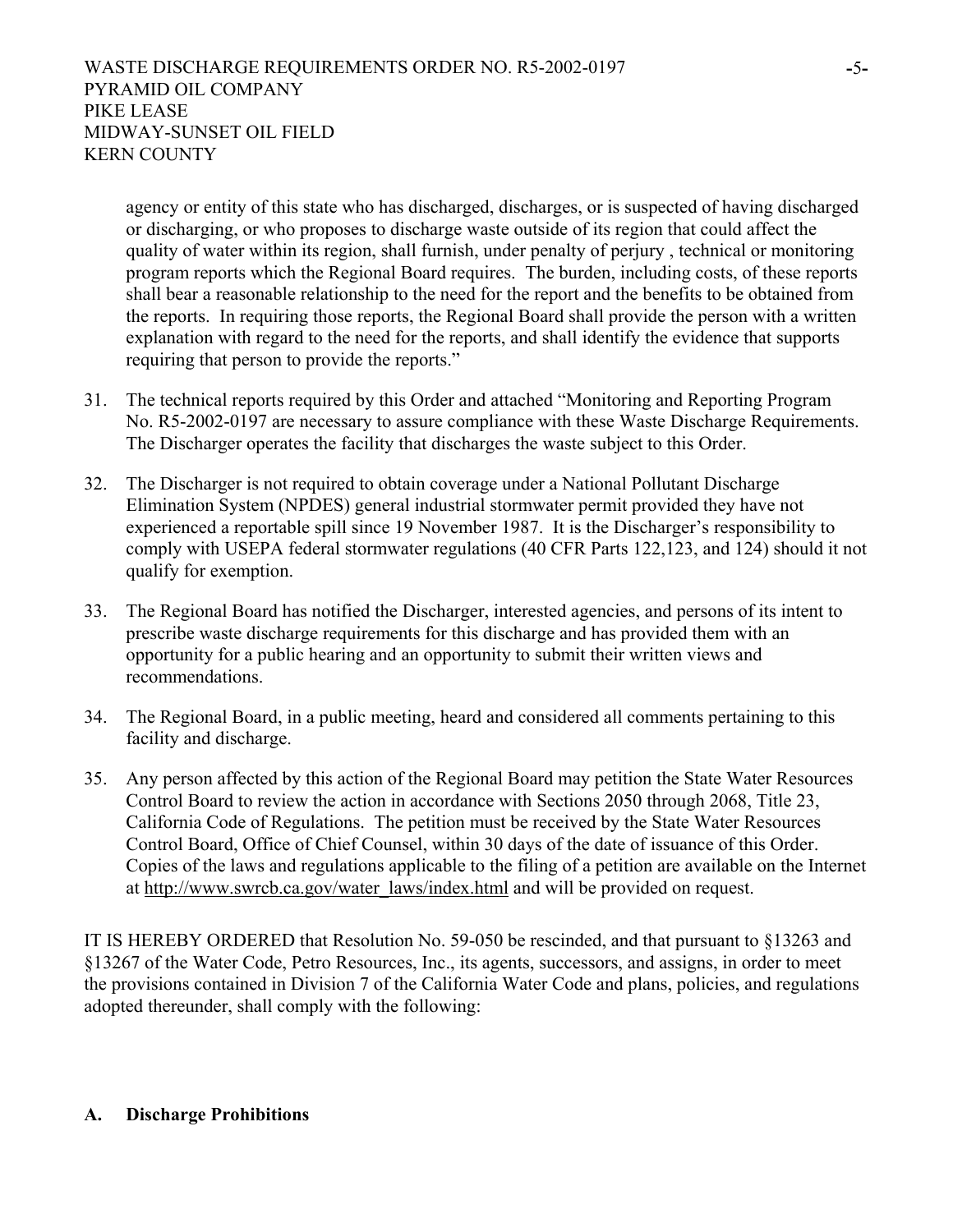- 1. The acceptance, treatment, or discharge of "hazardous waste" is prohibited. For the purposes of this Order, the term "hazardous waste" is as defined in Title 27, Section 20164.
- 2. Discharges to surface water or surface water drainage courses are prohibited except for stormwater discharges permitted by an active NPDES permit or for facilities exempt from the NPDES permitting requirements.
- 3. The discharge of wastes other than wastewater associated with the production of crude oil on this lease is prohibited.

### **B. Discharge Specifications**

- 1. Wastewater shall only be discharged to and confined to the one sump described in Finding No. 2.
- 2. Wastewater production shall be controlled to the extent necessary to maintain consistent compliance with the terms of this Order.
- 3. Containment berms for the sump shall be designed and maintained to prevent leakage, whether from erosion, slope failure, animal burrowing, or some other cause.
- 4. The sump shall have sufficient freeboard to prevent overtopping as a result of heavy successive precipitation events, high velocity winds, and seismic shaking. **In no case shall there be less than two feet (measured vertically) of freeboard.**
- 5. Precipitation and drainage control system shall be designed, constructed, operated, and maintained to accommodate the anticipated volume of precipitation and peak flows from surface runoff under 100-year, 24-hour precipitation conditions. Annually, prior to the anticipated rainy season, any necessary erosion control measures shall be implemented, and any necessary construction, maintenance, or repairs of precipitation and drainage control facilities shall be completed to prevent erosion or flooding of the sump.
- 6. The sump shall be free of oil or effectively netted to preclude entry of wildlife in accordance with Title 14, California Code of Regulations, Section 1770 (b), (3).
- 7. All wastewater storage and disposal facilities shall be operated and maintained to prevent liquids, precipitates, and sludges from concentrating to hazardous levels.
- 8. Neither the treatment nor the discharge shall cause a nuisance or condition of pollution as defined by the California Water Code, Section 13050.

## **C. Provisions**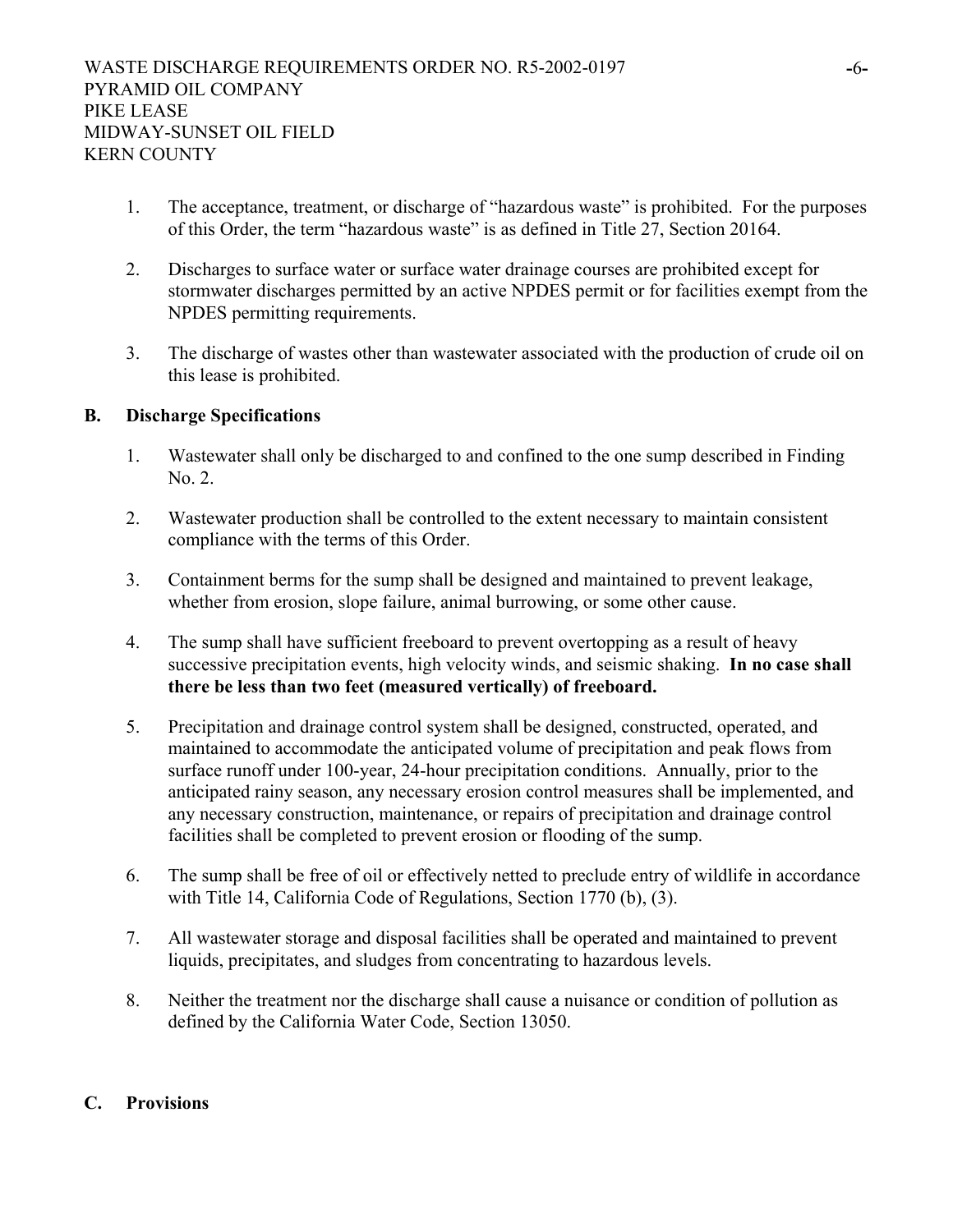- 1. The Discharger shall comply with those applicable sections of the "Standard Provisions and Reporting Requirements for Waste Discharge Requirements" dated 1 March 1991, which are attached to and made part of this Order. To the extent that the Standard Provisions are inconsistent with any terms, conditions, or requirements in this Order, this Order shall govern.
- 2. Technical and monitoring reports specified in this Order are requested pursuant to Section 13267 of the Water Code. The Discharger shall comply with Monitoring and Reporting Program No. R5-2002-0197, which is attached to and made part of this Order. Failing to furnish the reports by the specified deadlines or falsifying information in the reports, are misdemeanors that may result in assessment of civil liabilities against the Discharger.
- 3. The Discharger may be required to submit additional technical reports as directed by the Executive Officer.
- 4. The Discharger shall notify Regional Board staff in writing of any proposed change in ownership or responsibility for construction or operation of the facility. This notification shall be given **90 days** prior to the effective date of the change and shall be accompanied by an amended Report of Waste Discharge and any technical documents needed to demonstrate continued compliance with this Order. In the event of any change in ownership of the wastewater facility, the Discharger shall notify the succeeding owner or operator in writing of the existence of this Order by letter, a copy of which shall be immediately forwarded to the Regional Board office.
- 5. The Discharger shall maintain a copy of this Order and make it available at all times to facility operating personnel, who shall be familiar with its contents, and to regulatory agency personnel upon request.
- 6. The Discharger shall immediately notify Regional Board staff of any flooding, equipment failure, slope failure, or other change in site conditions, which could impair the integrity of waste containment facilities or precipitation and drainage control structures.
- 7. The Regional Board staff will review this Order periodically and will revise these requirements when necessary.

I, THOMAS R. PINKOS, Acting Executive Officer, do hereby certify that the foregoing is a full, true, and correct copy of an Order adopted by the California Regional Water Quality Control Board, Central Valley Region, on 18 October 2002.